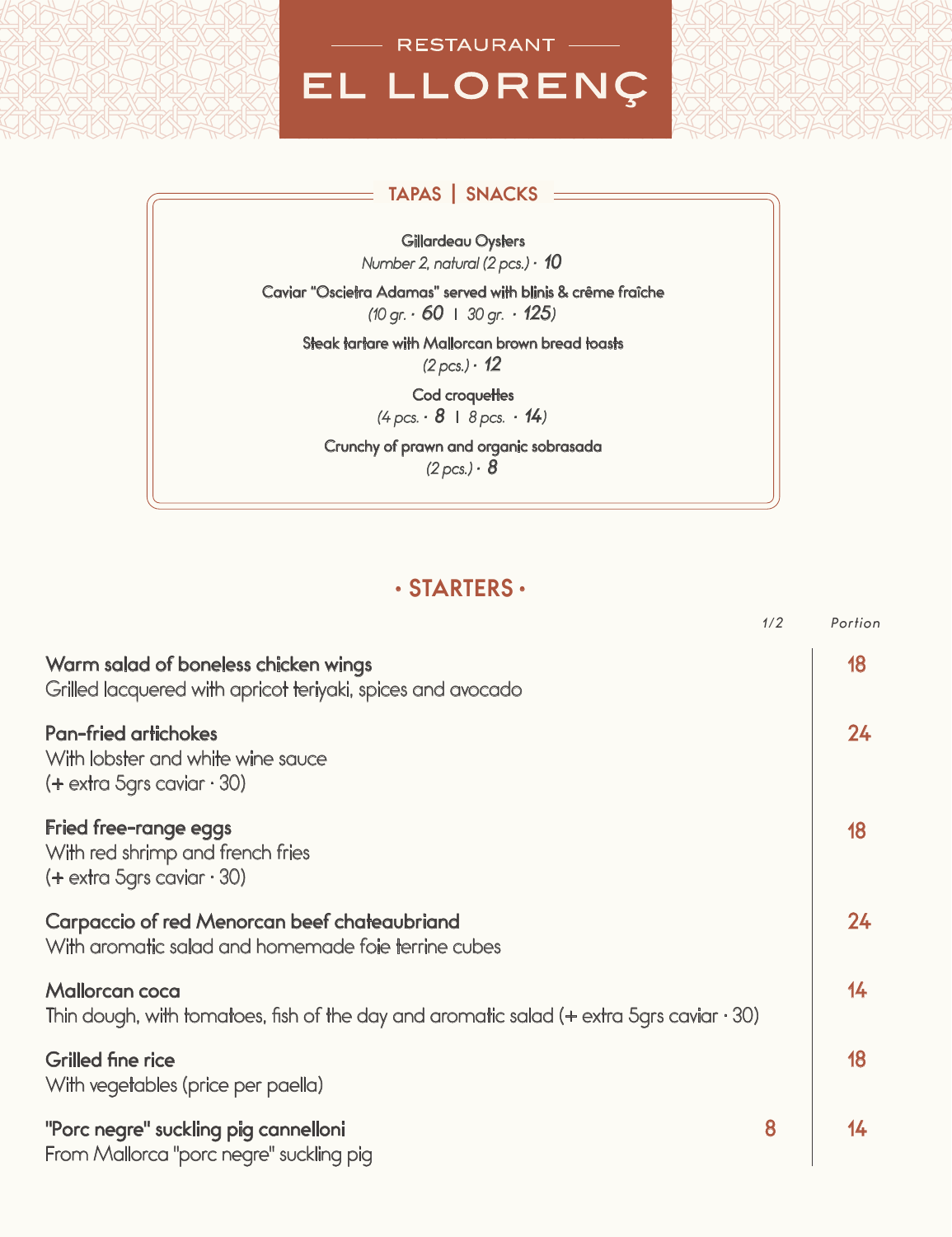## **· MAIN DISHES ·**

*Portion*

| Fillet of sea bass<br>With red wine sauce and grilled onions                                                                                                                     | 28 |
|----------------------------------------------------------------------------------------------------------------------------------------------------------------------------------|----|
| Cod confit<br>With its pilpil and roasted red pepper                                                                                                                             | 24 |
| Red mullet fillets<br>With saffron potato and Ibicencan "bullit" juice                                                                                                           | 28 |
| Roasted suckling pig shoulder of mallorcan "porc negre"<br>(Recommended for 2 people, price per piece)<br>Accompanied by a sauce of its juices, potato fritters and liquid salad | 52 |
| Mallorcan lamb<br>A la royale, with a creamy medieval spice sauce                                                                                                                | 28 |
| Menorcan red beef turnedó sirloin<br>With bordelaise sauce, potato terrine and hollandaise                                                                                       | 36 |

### **· DESSERTS ·**

| "Pomada" de Sant Joan<br>The Menorcan "Gin Lemon" with a spoon      |  |
|---------------------------------------------------------------------|--|
| Our whisky cake<br>A revision of the 80's classic                   |  |
| Our "snicker" on a plate<br>The world's best-selling chocolate bar  |  |
| <b>Our Pavlova</b><br>The fresh version of the classic dry meringue |  |

| = MENÚ REST. EL LLORENÇ =                 |
|-------------------------------------------|
| Our Mallorcan sourdough bread and EVOO    |
| Welcome cold drink & croquette of the day |
| <b>Starter</b>                            |
| Main dish                                 |
| <b>Dessert</b>                            |
| Menu for full table                       |

*In case of allergy, intolerance or if you want avegetarian proposal, please consult with our staf*

*Home-made bread service with sourdough and served with EVOO V.A.T. included - Prices in Euros (€)*